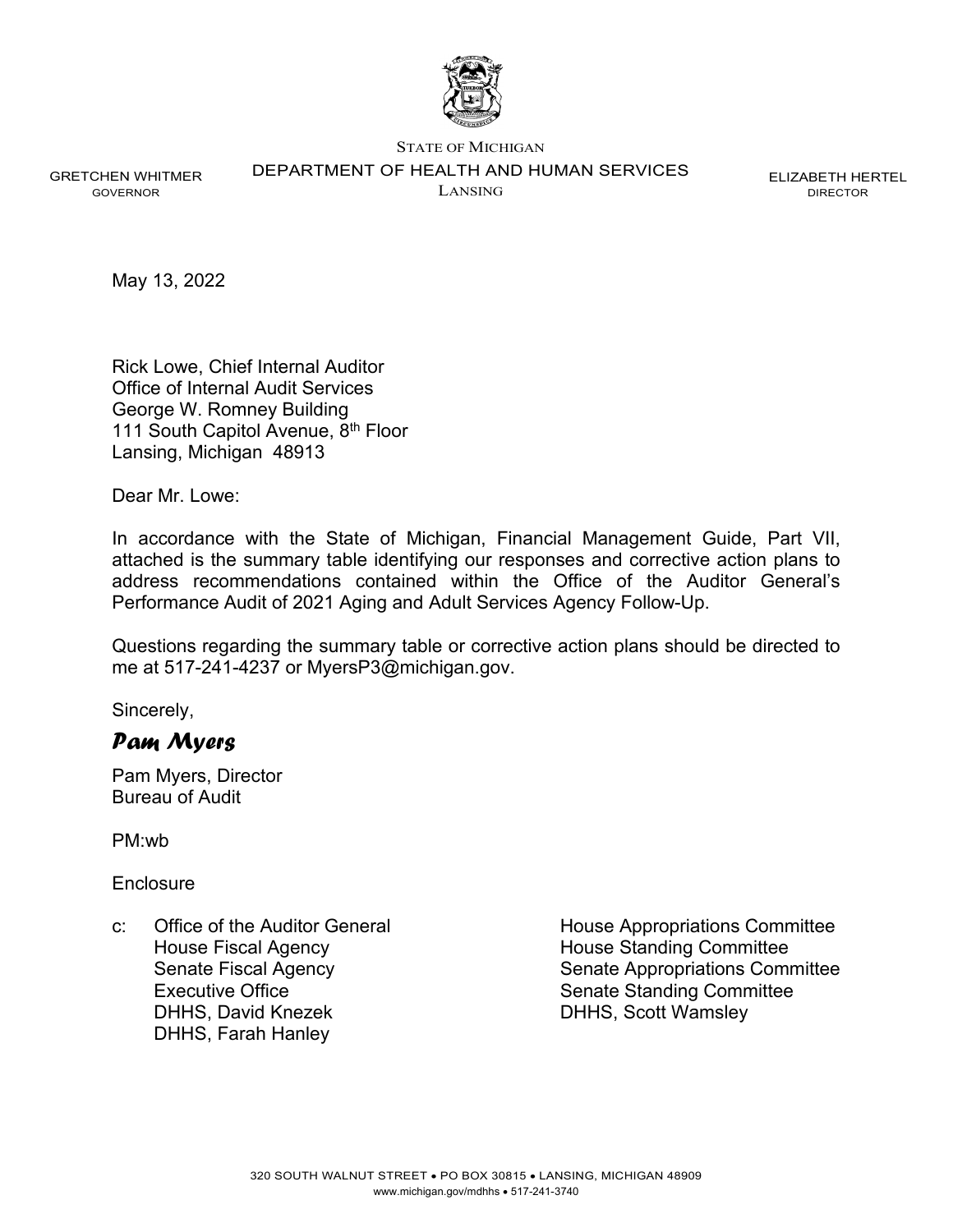### PERFORMANCE AUDIT OF 2021 OAG AGING AND ADULT SERVICES AGENCY FOLLOW-UP

#### DEPARTMENT OF HEALTH AND HUMAN SERVICES

AUDIT RESPONSE

Approved:

Farah A. Hanley, Chief Health Director Department of Health and Human Services

Date: 04/15/2022

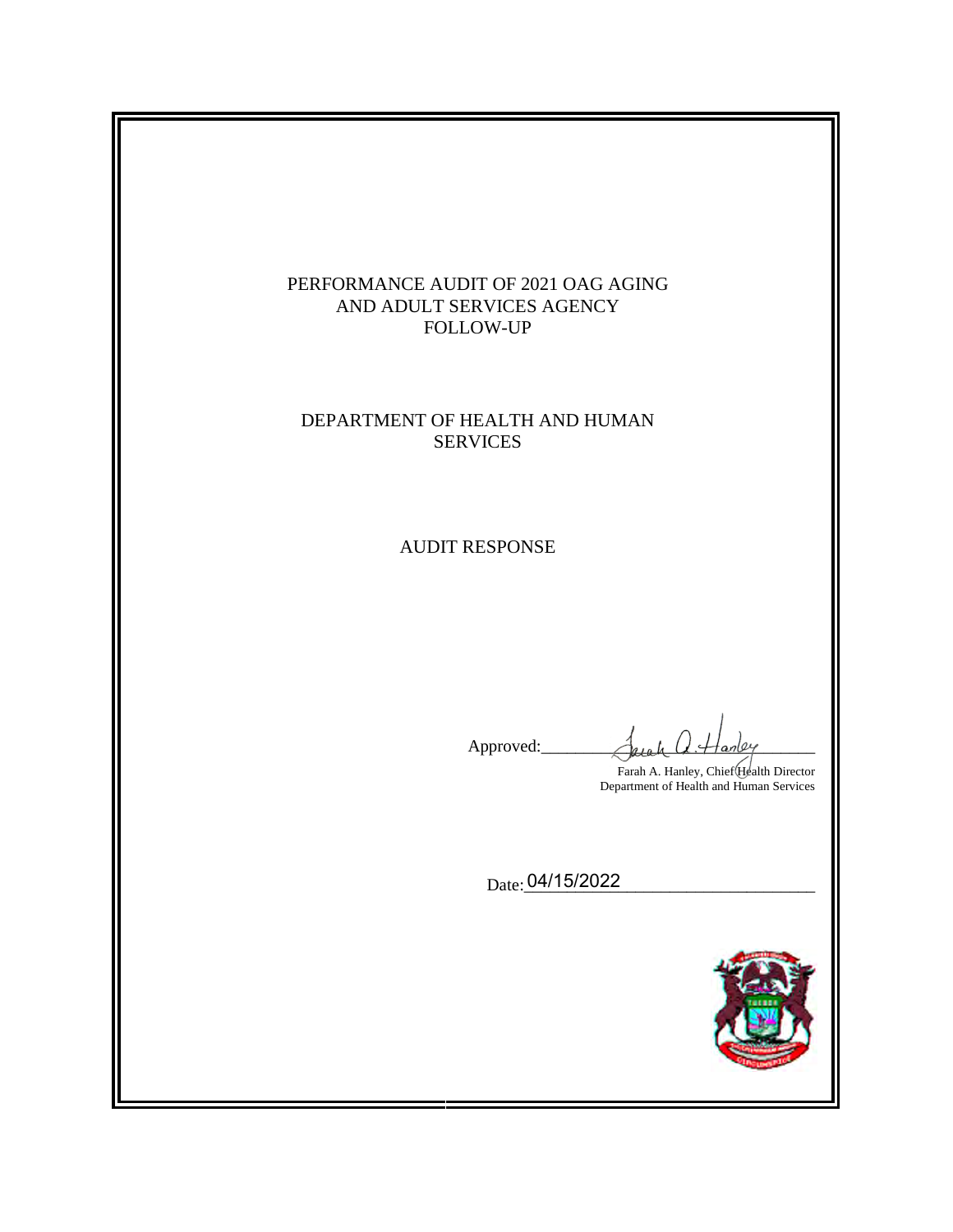## **AUDIT REPORT SUMMARY**

| DEPARTMENT:          | Aging & Adult Services Agency              |  |
|----------------------|--------------------------------------------|--|
| <b>AUDIT PERIOD:</b> | October 1, 2019 through September 30, 2020 |  |
| <b>REPORT DATED:</b> | October 14, 2021                           |  |

# **DISPOSITION OF AUDIT RECOMMENDATIONS**

| <b>CITATIONS</b> | CITATIONS TO BE      | CITATIONS DHHS DID |
|------------------|----------------------|--------------------|
| COMPLIED WITH    | <b>COMPLIED WITH</b> | NOT AGREE WITH     |
| Finding 1        |                      |                    |